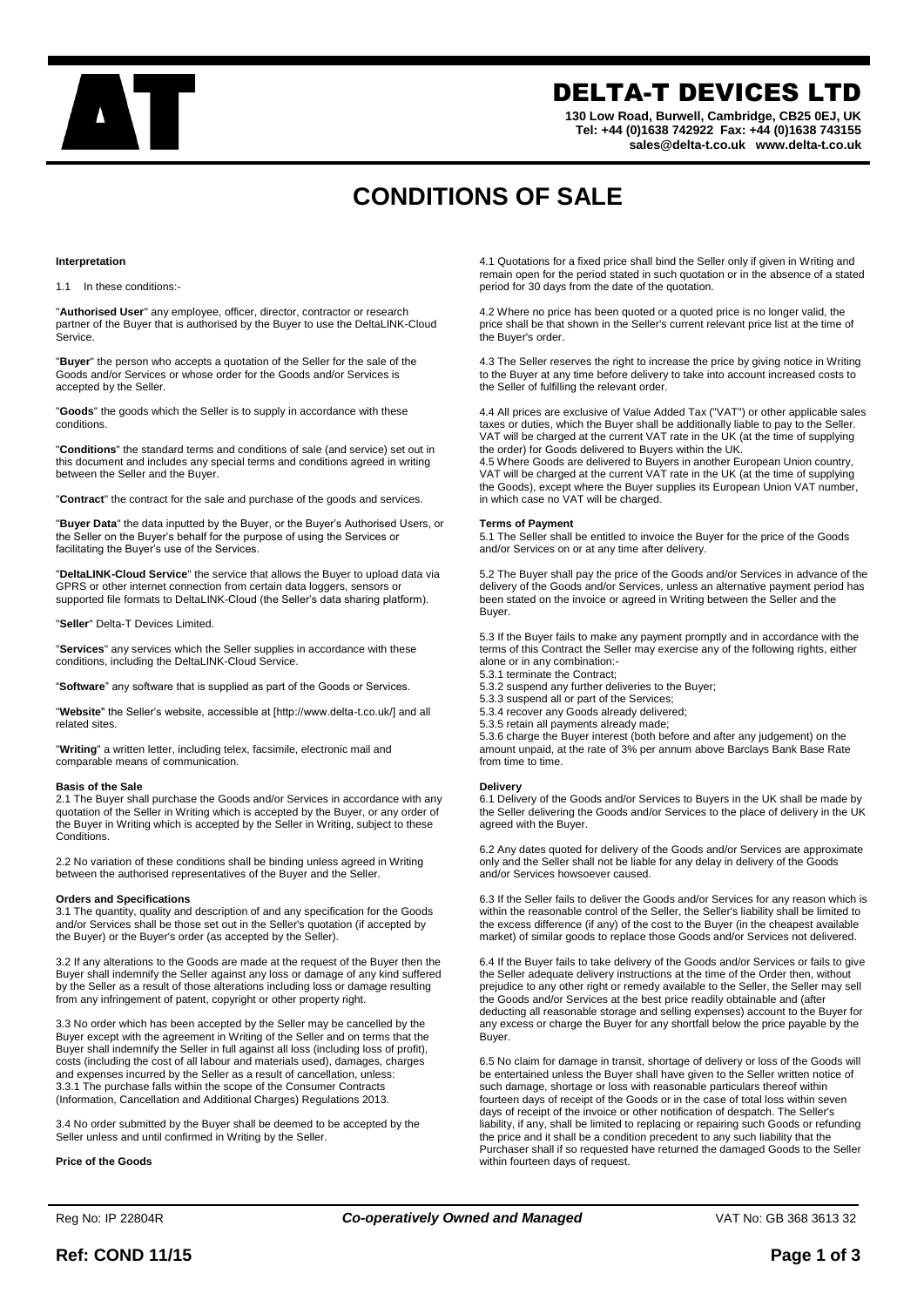# **Risk and Property**

7.1 This Clause 7 only applies to UK Buyers.

7.2 In the case of Goods and/or Services to be delivered to Buyers in the UK risk of damage to or loss of the Goods and/or Services shall pass to the Buyer at the time when the Seller has tendered delivery of the Goods and the Buyer shall insure them against loss or damage accordingly.

7.3 Notwithstanding the above, the Goods should remain the Seller's property until the Buyer pays the price in full in accordance with the terms of the Contract.

7.4 Until such time as property in the Goods pass to the Buyer, the Buyer shall hold the Goods as a bailee, store them in such a way as they can be identified as the Seller's property and keep them separate from the Buyer's own property and that of any other person.

7.5 Until that time the Buyer shall be entitled to resell or use the Goods in the ordinary course of its business, but shall hold on trust for and account to the Seller for the proceeds of sale or otherwise of the Goods, whether tangible or intangible and shall keep all such proceeds separate from any monies or property of the Buyer and third parties.

7.6 Until the property in the Goods passes to the Buyer (and provided the Goods are still in the possession of the Buyer) the Seller shall be entitled at any time to require the Buyer to deliver up the Goods to the Seller and to enter upon any premises of the Buyer or any third party where the Goods are stored and repossess the Goods.

### **Force Majeure**

8.1 If the performance of the Seller's obligations is delayed or hindered by circumstances outside the Seller's control, the following provisions will apply:

8.1.1 the Seller shall as soon as practical give the Buyer notice of the reasons for the delay or hindrance. However, failure to give such notice will not prevent the Seller relying on the remaining provisions of this clause and the Seller will incur no liability or failure to give such notice.

8.1.2 The Seller's duty to perform shall be suspended for as long as the circumstances continue and the type or performance of the Seller's obligations shall be extended by for a time equal to the duration of these circumstances.

#### **Warranties**

9.1 Save as set out below the Seller warrants that the Goods will be free from defects arising out of the materials used or poor workmanship for a period of twenty four months from the date of delivery.

9.2 The above warranty is given by the Seller subject to the following conditions:-

9.2.1 the Seller shall be under no liability for any defect in the Goods arising from any drawing, design or specification supplied by the Buyer.

9.2.2 the Seller shall be under no liability in respect of any defect arising from fair wear and tear, wilful damage, negligence, abnormal working conditions, failure to follow the Seller's instructions (whether oral or in writing), misuse, alteration or inexpert servicing or repair of the Goods without the Seller's approval. 9.2.3 the Seller shall be under no liability in respect of any defect arising as a result of the Buyer or any third party incorrectly installing any Goods or any products supplied to upgrade the Goods.

9.3 Except as expressly provided in these Conditions, all warranties, conditions or other terms implied by statute or common law are excluded to the fullest extent permitted by law.

9.4 If the Buyer experiences problems with the Goods it shall notify the Seller (or the Seller's local agent) as soon as they become aware of such problem. Where Goods have been supplied by the Seller in breach of the warranty contained in Clause 9.1 the Seller shall be entitled to discharge its liability for breach of that warranty:-

9.4.1 by supplying faulty parts free of charge; or

9.4.2 by repairing the Goods free of charge at the Seller's premises in the UK

9.5 If the Seller requires that Goods be returned to them from overseas for repair under Clause 9.4 the Seller shall not be liable for the cost of carriage or for customs clearance in respect of such Goods.

9.6 The Seller shall not be liable to supply products free of charge or repair any Goods where the products or Goods in question have been discontinued or have become obsolete.

9.7 The following provisions set out the entire financial liability of the Seller (including any liability for the acts or omissions of its employees, agents and sub-contractors) to the Buyer in respect of:-

9.7.1 any breach of these Conditions;

9.7.2 any use made by the Buyer of the Goods or Services;

9.7.3 any resale of the Goods or Services by the Buyer; and

9.7.4 any representation, statement or tortious act or omission (including negligence) arising under or in connection with these Conditions.

9.8 The Seller shall not be liable to the Buyer, whether in contract, tort (including for negligence or breach of statutory duty), misrepresentation or otherwise for: 9.8.1 loss of profits;

9.8.2 loss of business;

9.8.3 depletion of goodwill or similar losses;

9.8.4 loss of anticipated savings; 9.8.5 loss of goods;

9.8.6 loss of contract;

9.8.7 loss of use;

9.8.8 loss or corruption of data or information; or 9.8.9 any special, indirect or consequential loss or damage.

9.9 The Seller's total aggregate liability to the Buyer under or in connection with these Conditions in any 12 month period, whether in contract, tort (including negligence or breach of statutory duty), misrepresentation, restitution or otherwise, shall be limited to the total sums paid by the Buyer to the Seller in that 12 month period.

9.10 Nothing in these Conditions limits or excludes the Seller's liability:-

9.10.1 for death or personal injury cause by the Seller's negligence;

9.10.2 for fraud or fraudulent misrepresentation; or

9.10.3 for any other liability that cannot lawfully be excluded or limited.

9.11 The Seller shall not be liable to the Buyer by reason of any delay in performing, or any failure to perform, any of the Seller's obligations in relation to the Goods and/or Services, if the delay or failure was due to any cause beyond the Seller's reasonable control.

9.12 The Buyer agrees to indemnify the Seller against any damage, loss, costs, claims or expenses incurred by the Seller in respect of any claim brought by the Seller by any third party for :-

9.12.1 any loss, injury or damage wholly or partly caused by the Goods or their use;

9.12.2 any loss, injury or damage in any way connected with the performance of this Contract.

#### **Intellectual Property and Software**

10.1 The Buyer acknowledges that the Seller or its licensors own all intellectual property rights in the Goods and the Services and no rights are granted to the Buyer in respect thereof except as expressly set out in these Conditions.

10.2 The Seller accepts no liability in relation to any loss, costs or expenses caused over date changes and (without limitation) which arise through use of its software systems with other software, systems or data. 10.3 Software development is a complex activity and the Seller does not warrant that any software it supplies will be free from all defects.

#### **DeltaLINK-Cloud Service**

11.1 Subject to and in accordance with these Conditions, the Seller hereby grants to the Buyer a non-exclusive, non-transferable right to use the DeltaLINK-Cloud Service and the Website solely for the Buyer's normal internal business operations or research activities and the right to grant sub-licences to Authorised Users on the same terms.

11.2 The Buyer shall not, and shall procure that its Authorised Users do not:- 11.2.1 except as may be allowed by any applicable law which is incapable of exclusion by agreement between the parties:-

11.2.1.1 and except to the extent expressly permitted under this agreement, attempt to copy, modify, duplicate, create derivative works from, frame, mirror, republish, download, display, transmit, or distribute all or any portion of the Software in any form or media or by any means; or

11.2.1.2 attempt to reverse compile, disassemble, reverse engineer or otherwise reduce to human-perceivable form all or any part of the Software; or

11.2.2 access all or any part of the DeltaLINK-Cloud Service and/or Website in order to build a product or service which competes with the DeltaLINK-Cloud Service and/or Website; or

11.2.3 use the DeltaLINK-Cloud Service and/or Website to provide services to third parties; or

11.2.4 license, sell, rent, lease, transfer, assign, distribute, display, disclose, or otherwise commercially exploit, or otherwise make the DeltaLINK-Cloud Service and/or Website available to any third party except the Authorised Users of the Buyer; or

11.2.5 attempt to obtain, or assist third parties in obtaining, access to the DeltaLINK-Cloud Service and/or Website other than as provided in these Conditions; or

11.2.6 use the DeltaLINK-Cloud Service:-

11.2.6.1 to send any communications or materials which are offensive, abusive, menacing, obscene, annoying, incite hatred, panic or anxiety or which are otherwise unlawful; or

11.2.6.2 to access, transmit, publish, display, advertise or make available material which infringes copyright or any other intellectual property right held in any country, is obscene or pornographic, contains threats of any kind, is defamatory in any way or breaches confidence, which is illegal or infringes any third party's legal rights whatsoever nature under the laws of any jurisdiction for any reason; or

11.2.6.3 in a way that could damage, disable, overburden, impair or compromise the Seller's systems or security or interfere with other users; or

11.2.6.4 to collect or harvest any information or data from the any Service or our systems or attempt to decipher any transmissions to or from the servers running any Service; or

11.2.6.5 so as to intentionally conflict with any accepted industry guidelines, practices, codes or memoranda of understanding and in any case so as to intentionally cause any impact upon the Seller's or any of the Seller's affiliates'